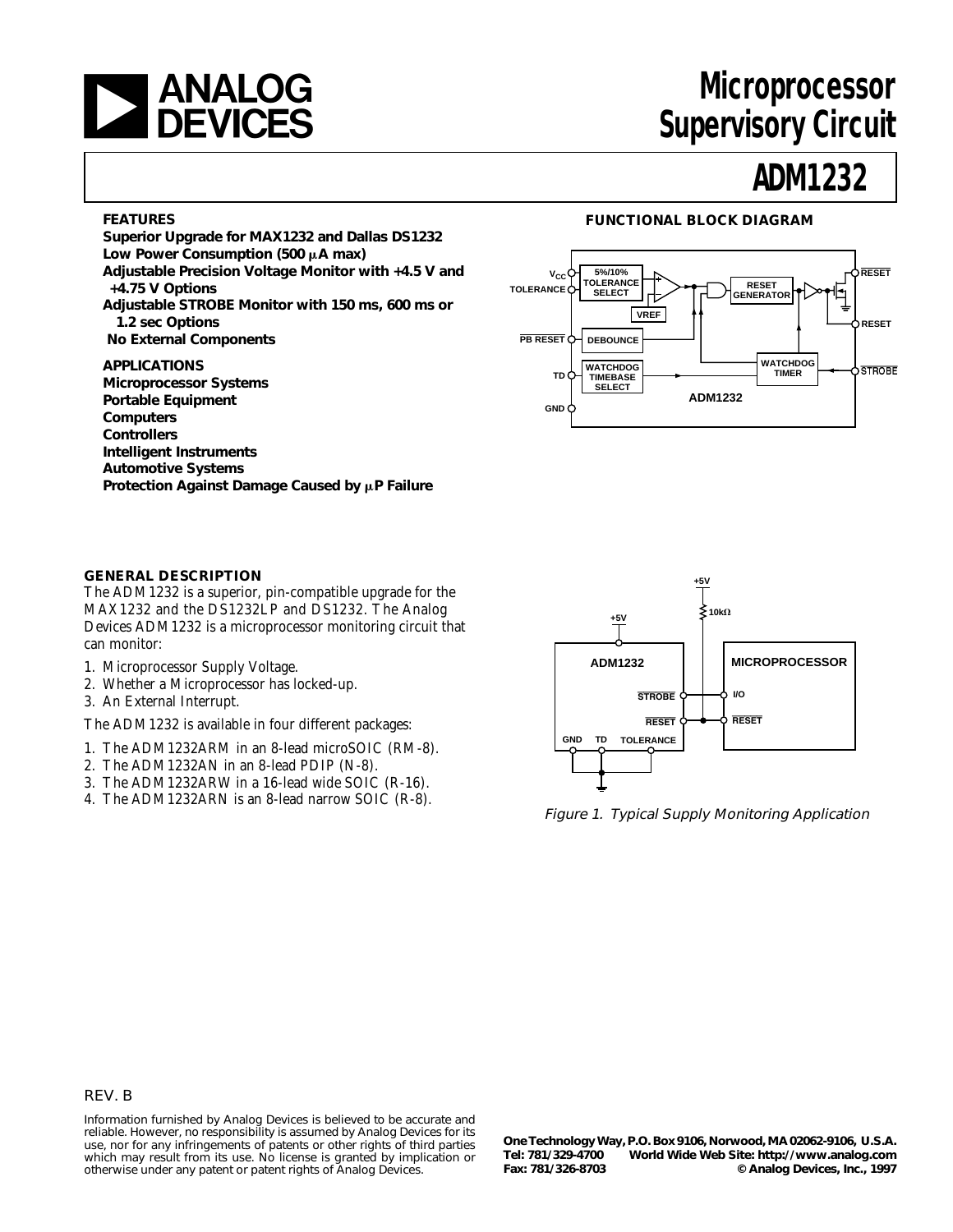# ADM1232-SPECIFICATIONS (V<sub>CC</sub> = Full Operating Range, T<sub>A</sub> = T<sub>MIN</sub> to T<sub>MAX</sub> unless otherwise noted)

| <b>Parameter</b>                                             | Min                           | <b>Typ</b>     | Max                          | <b>Units</b>    | <b>Test Conditions/Comments</b>                                                                         |
|--------------------------------------------------------------|-------------------------------|----------------|------------------------------|-----------------|---------------------------------------------------------------------------------------------------------|
| <b>TEMPERATURE</b>                                           | $-40$                         |                | $+85$                        | $\rm ^{\circ}C$ | $T_A = T_{MIN}$ to $T_{MAX}$                                                                            |
| <b>POWER SUPPLY</b>                                          |                               |                |                              |                 |                                                                                                         |
| Voltage                                                      | 4.5                           | 5.0            | 5.5                          | V               |                                                                                                         |
| Current                                                      |                               | 20             | 50                           | $\mu A$         | $V_{IL}$ , $V_{IH} = CMOS$ Levels                                                                       |
|                                                              |                               | 200            | 500                          | μA              | $V_{IL}$ , $V_{IH}$ = TTL Levels                                                                        |
| <b>STROBE AND PB RESET INPUTS</b><br><b>Input High Level</b> | 2.0                           |                |                              | V               |                                                                                                         |
| <b>Input Low Level</b>                                       | $-0.3$                        |                | $V_{\rm CC}$ + 0.3<br>$+0.8$ | V               |                                                                                                         |
| INPUT LEAKAGE CURRENT                                        |                               |                |                              |                 |                                                                                                         |
| (STROBE, TOLERANCE)                                          | $-1.0$                        |                | $+1.0$                       | μA              |                                                                                                         |
| TD                                                           |                               | $1.6\,$        |                              | μA              |                                                                                                         |
| <b>OUTPUT CURRENT</b>                                        |                               |                |                              |                 |                                                                                                         |
| <b>RESET</b>                                                 | 8                             | 10             |                              | mA              | When $V_{CC}$ Is at 4.5 V-5.5 V                                                                         |
| RESET, RESET                                                 | $-8$                          | $-12$          |                              | mA              | When $V_{CC}$ Is at 4.5 V-5.5 V                                                                         |
| <b>OUTPUT VOLTAGE</b><br><b>RESET/RESET</b>                  |                               |                |                              | $\mathbf V$     |                                                                                                         |
|                                                              | $V_{CC}$ – 0.5 $V_{CC}$ – 0.1 |                |                              |                 | While sourcing less than 500 µA, RESET remains<br>within 0.5 V of $V_{CC}$ on power-down until $V_{CC}$ |
|                                                              |                               |                |                              |                 | drops below 2.0 V. While sinking less than                                                              |
|                                                              |                               |                |                              |                 | 500 μA, RESET remains within 0.5 V of GND                                                               |
|                                                              |                               |                |                              |                 | on power-down until $V_{CC}$ drops below 2.0 V.                                                         |
| RESET/RESET High Level<br><b>RESET/RESET Low Level</b>       | 2.4                           |                | 0.4                          | V<br>V          |                                                                                                         |
| <b>1 V OPERATION</b>                                         |                               |                |                              |                 |                                                                                                         |
| <b>RESET Output Voltage</b>                                  |                               | $V_{CC}$ – 0.1 |                              | V               | While Sourcing Less than 50 µA                                                                          |
| <b>RESET</b> Output Voltage                                  |                               | 0.1            |                              | V               | While Sinking Less than 50 µA                                                                           |
| V <sub>CC</sub> TRIP POINT                                   |                               |                |                              |                 |                                                                                                         |
| 5%                                                           | 4.5                           | 4.62           | 4.74                         | V               | TOLERANCE = GND                                                                                         |
| 10%                                                          | 4.25                          | 4.37           | 4.49                         | V               | TOLERANCE = $V_{CC}$                                                                                    |
| CAPACITANCE                                                  |                               |                |                              |                 |                                                                                                         |
| Input (STROBE, TOLERANCE)<br>Output (RESET, RESET)           |                               |                | 5<br>7                       | pF<br>pF        | $T_A = +25$ °C<br>$T_A = +25$ °C                                                                        |
| <b>PB RESET</b>                                              |                               |                |                              |                 |                                                                                                         |
| Time                                                         | 20                            |                |                              | ms              | PB RESET Must Be Held Low for a Minimum                                                                 |
| Delay                                                        | $\mathbf{1}$                  | 4              | 20                           | ms              | of 20 ms to Guarantee a Reset                                                                           |
| RESET ACTIVE TIME                                            | 250                           | 610            | 1000                         | ms              |                                                                                                         |
| <b>STROBE</b>                                                |                               |                |                              |                 |                                                                                                         |
| <b>Pulse Width</b>                                           | 70                            |                |                              | ns              |                                                                                                         |
| Timeout Period                                               | 62.5<br>250                   | 150<br>600     | 250<br>1000                  | ms<br>ms        | $TD = 0 V$<br>$TD = Floating$                                                                           |
|                                                              | 500                           | 1200           | 2000                         | ms              | $TD = V_{CC}$                                                                                           |
| $V_{CC}$                                                     |                               |                |                              |                 |                                                                                                         |
| <b>Fall Time</b>                                             | 10                            |                |                              | μs              | <b>Guaranteed by Design</b>                                                                             |
| <b>Rise Time</b>                                             | $\bf{0}$                      |                |                              | μs              | <b>Guaranteed by Design</b>                                                                             |
| V <sub>CC</sub> FAIL DETECT TO RESET OUTPUT DELAY            |                               |                |                              |                 |                                                                                                         |
| RESET AND RESET Are Logically Correct                        |                               |                | 50                           | μs              | After V <sub>CC</sub> Falls Below the Set Tolerance Voltage                                             |
|                                                              | 250                           | 610            | 1000                         | ms              | (Figure 5)<br>After V <sub>CC</sub> Rises Above the Set Tolerance Voltage                               |
|                                                              |                               |                |                              |                 |                                                                                                         |

Specifications subject to change without notice.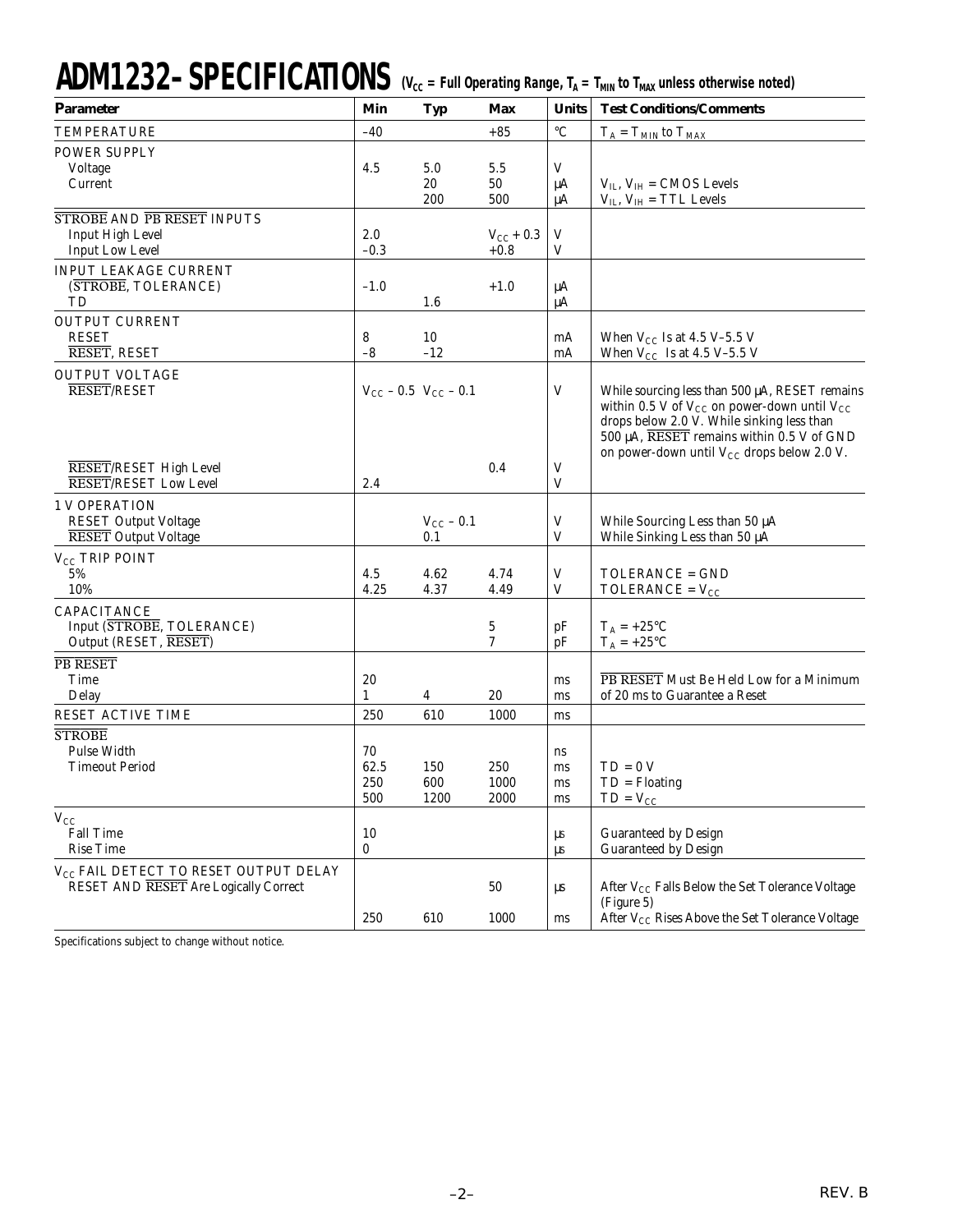# **ADM1232**

#### **ABSOLUTE MAXIMUM RATINGS\***

(T<sub>A</sub> = +25 $^{\circ}$ C unless otherwise noted)

| Logic Inputs $\ldots \ldots \ldots \ldots \ldots \ldots -0.3$ V to V <sub>CC</sub> + 0.3 V |
|--------------------------------------------------------------------------------------------|
| Storage Temperature Range $\dots \dots \dots -65^{\circ}C$ to +150°C                       |
| Lead Temperature (Soldering, 10 sec)  +300°C                                               |
| Vapor Phase (60 sec) $\dots \dots \dots \dots \dots \dots \dots \dots +215$ °C             |
|                                                                                            |
| $N-8$                                                                                      |
|                                                                                            |
| Derate by 13.5 mW/ $\rm ^{\circ}C$ above 25 $\rm ^{\circ}C$                                |
|                                                                                            |
| $R-16$                                                                                     |
|                                                                                            |
| Derate by 12 mW/°C above 25°C                                                              |
|                                                                                            |

| $RM-8$                                                                                           |
|--------------------------------------------------------------------------------------------------|
|                                                                                                  |
| Derate by 12 mW/°C above 25°C                                                                    |
| $\theta_{JA}$ Thermal Impedance (Still Air)  206°C/W                                             |
| $R - 8$                                                                                          |
| Power Dissipation $\ldots \ldots \ldots \ldots \ldots \ldots \ldots \ldots \ldots \ldots$ 900 µW |
| Derate by 12 mW/°C above 25°C                                                                    |
|                                                                                                  |

\*Stresses above those listed under Absolute Maximum Ratings may cause permanent damage to the device. This is a stress rating only; functional operation of the device at these or any other conditions above those listed in the operational sections of this specification is not implied. Exposure to absolute maximum ratings for extended periods of time may affect device reliability.

# **ORDERING GUIDE**

| Model      | <b>Temperature</b><br>Range        | Package<br>Options* |
|------------|------------------------------------|---------------------|
| ADM1232ARM | $-40^{\circ}$ C to $+85^{\circ}$ C | $RM-8$              |
| ADM1232AN  | $-40^{\circ}$ C to $+85^{\circ}$ C | $N-8$               |
| ADM1232ARW | $-40^{\circ}$ C to $+85^{\circ}$ C | $R-16$              |
| ADM1232ARN | $-40^{\circ}$ C to $+85^{\circ}$ C | $R-8$               |

\*N= Plastic DIP; R = Small Outline; RM = microSOIC.

#### **CAUTION**

ESD (electrostatic discharge) sensitive device. Electrostatic charges as high as 4000 V readily accumulate on the human body and test equipment and can discharge without detection. Although the ADM1232 features proprietary ESD protection circuitry, permanent damage may occur on devices subjected to high energy electrostatic discharges. Therefore, proper ESD precautions are recommended to avoid performance degradation or loss of functionality.

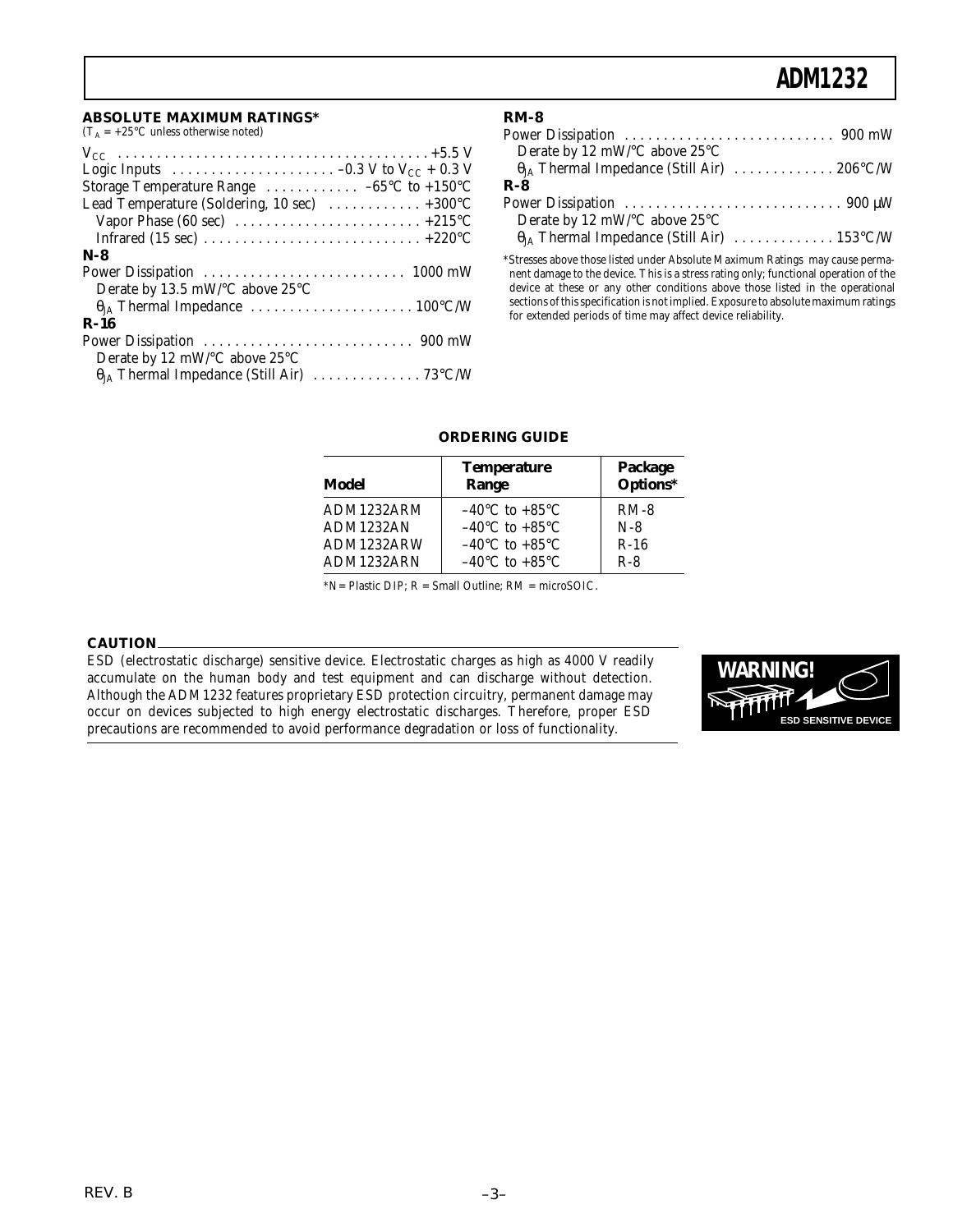# **ADM1232**

| <b>Mnemonic</b>  | <b>Function</b>                                                                                                                                                                                                                                                                                                                                          |
|------------------|----------------------------------------------------------------------------------------------------------------------------------------------------------------------------------------------------------------------------------------------------------------------------------------------------------------------------------------------------------|
| PB RESET         | Push Button Reset Input. This debounced input will ignore pulses of less than 1 ms and is guaranteed to re-<br>spond to pulses greater than 20 ms.                                                                                                                                                                                                       |
| TD               | Time Delay Set allows the user to select the maximum amount of time the ADM1232 will allow the STROBE<br>input to remain inactive (i.e., $\overline{STROBE}$ is not receiving any high-to-low transitions), without forcing the<br>ADM1232 to generate a RESET pulse. (See STROBE specifications, Figure 4 and the note on STROBE<br>timeout selection.) |
| <b>TOLERANCE</b> | Tolerance Input. This input will determine how much the supply voltage will be allowed to decrease (as a per-<br>centage tolerance) before a RESET is asserted. Connect to $V_{CC}$ for 10% and GND for 5%.                                                                                                                                              |
| <b>GND</b>       | 0 V ground reference for all signals.                                                                                                                                                                                                                                                                                                                    |
| <b>RESET</b>     | Active high logic output. Will be asserted when:<br>1. $V_{CC}$ decreases below the amount specified by the TOLERANCE input or,<br>2. PB RESET is forced low or,<br>3. If there are no high-to-low transitions within the limits set by TD at STROBE or,<br>4. During power-up.                                                                          |
| <b>RESET</b>     | Inverse of RESET, with an open drain output.                                                                                                                                                                                                                                                                                                             |
| <b>STROBE</b>    | The STROBE input is used to monitor the activity of a microprocessor. If there are no high-to-low transi-<br>tions within the time specified by TD, a reset will be asserted.                                                                                                                                                                            |
| $V_{CC}$         | Power supply input $+5$ V.                                                                                                                                                                                                                                                                                                                               |

## **PIN FUNCTION DESCRIPTIONS**

#### **PIN CONFIGURATIONS**



**R-16 RM-8 N-8 and R-8**

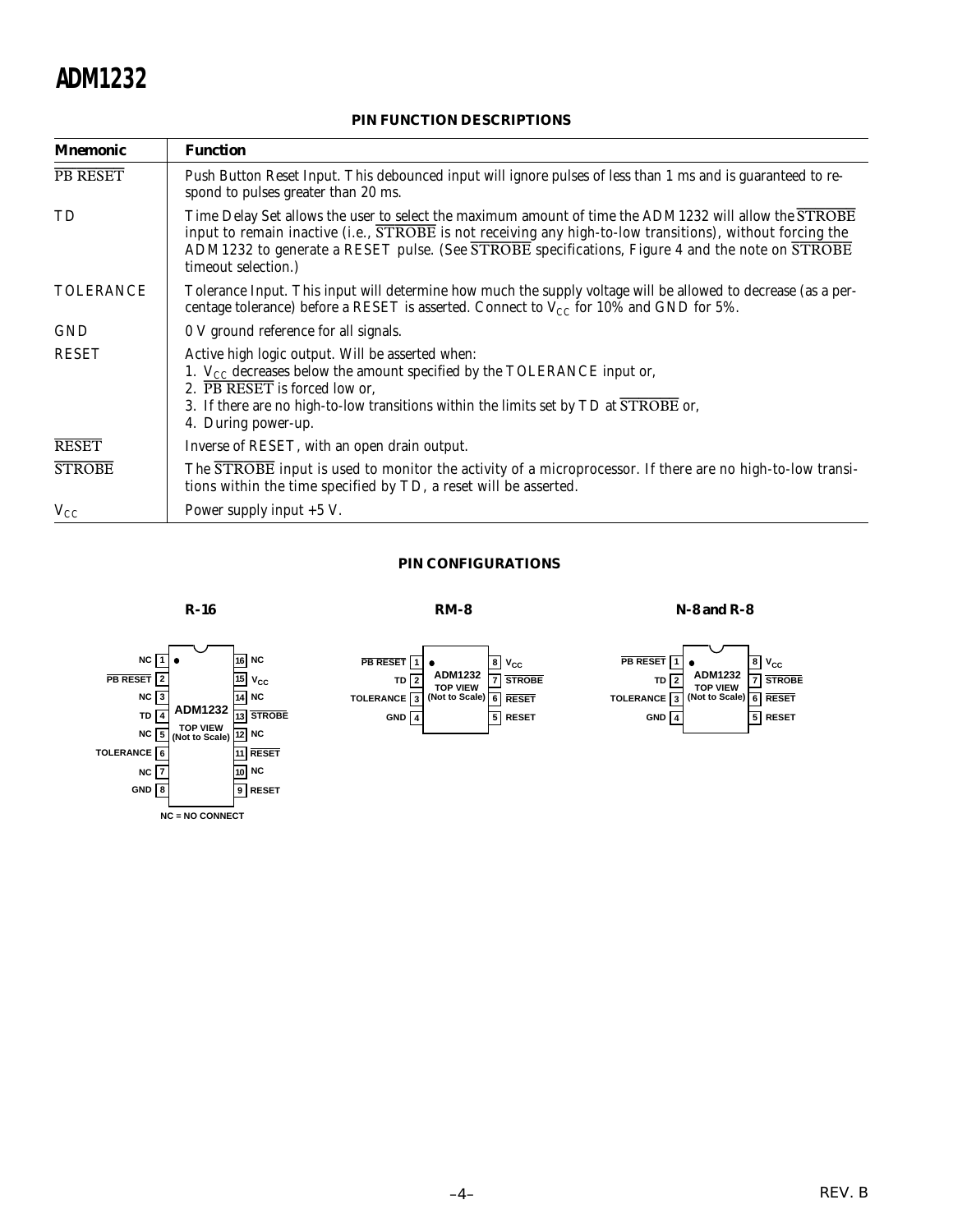#### **CIRCUIT INFORMATION PB RESET**

The *PB RESET* input makes it possible to manually reset a system using either a standard push-button switch or a logic low input. An internal debounce circuit provides glitch immunity when used with a switch, reducing the effects of glitches on the line. The debounce circuit is guaranteed to cause the ADM1232 to assert a reset if *PB RESET* is brought low for more than 20 ms and is guaranteed to ignore low inputs of less than 1 ms.



Figure 2. Typical Push Button Reset Application



Figure 3. PB RESET

### **STROBE Timeout Selection**

TD or time delay set is used to set the Strobe Timeout Period. The Strobe Timeout Period is defined as being the maximum time between high-to-low transitions (Figure 4) that *STROBE* will accept before a reset will be asserted. The Strobe timeout settings are listed in Table I.

| <b>Condition</b> | Min  | Typ  | Max  | <b>Units</b> |
|------------------|------|------|------|--------------|
| $TD = 0 V$       | 62.5 | 150  | 250  | ms           |
| $TD = Floating$  | 250  | 600  | 1000 | ms           |
| $TD = V_{CC}$    | 500  | 1200 | 2000 | ms           |



Figure 4. STROBE Parameters



Figure 5. Reset Output Delay

# **TOLERANCE**

The TOLERANCE input is used to determine the level  $V_{CC}$  can vary below 5 V without the ADM1232 asserting a reset. Connecting TOLERANCE to ground will select a –5% tolerance level and will cause the ADM1232 to generate a reset if  $V_{CC}$ falls below 4.75 V (typical). If TOLERANCE is connected to  $V_{CC}$  a –10% tolerance level is selected and will cause the ADM1232 to generate a reset if  $V_{CC}$  falls below 4.5 V (typical). Check the parameters for the  $V_{CC}$  trip point in the ADM1232 Specifications for more information.

### **RESET AND RESET OUTPUTS**

While RESET is capable of sourcing and sinking current, *RESET* is an open drain MOSFET which sinks current only. Therefore, it is necessary to pull this output high.